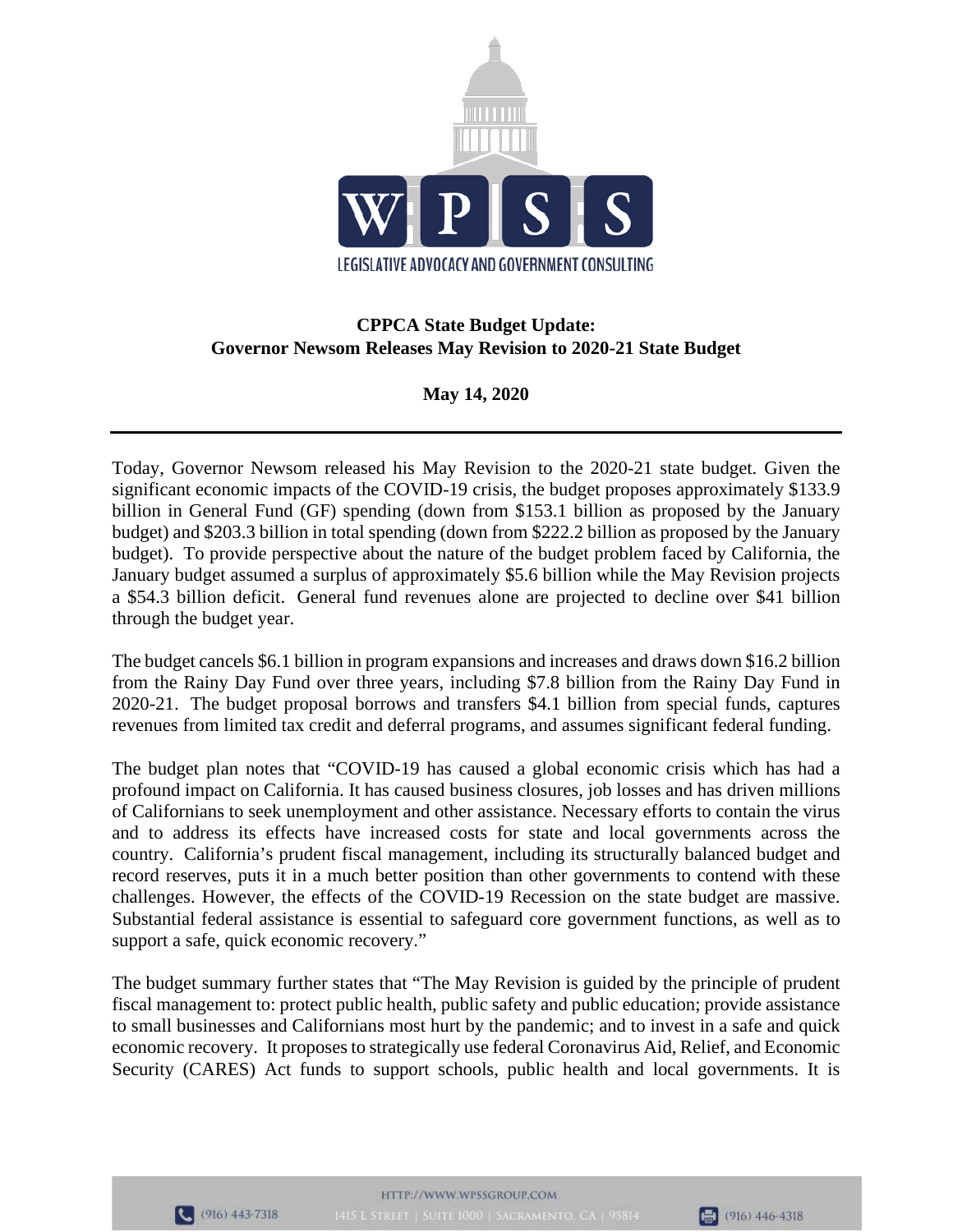anchored in a commitment to preserving core services and supporting Californians facing the greatest hardships."

Finally, the budget summary provides "The Administration will work in partnership with the Legislature to enact a balanced budget and to advocate for increased federal funding for state and local governments. In the event that sufficient additional funds do not materialize, the Administration is committed to considering alternatives to protect core services, including additional borrowing, revenue increases, revenue accelerations and other options. To be workable, any alternative solution must mitigate, not exacerbate, the structural deficit the state faces and avoid repeating a pattern of successive years of fiscal and financial distress."

The final budget is due to the Governor by June 15 and must be signed into law by July 1, 2020.

The Governor's budget summary can be accessed here: http://www.ebudget.ca.gov/FullBudgetSummary.pdf

#### **California Department of Corrections and Rehabilitation**

- **Parole Terms** The May Revision proposes to cap supervision for most parolees at 24 months, establish earned discharge for non-Penal Code section 290 registrants at 12 months, and establish earned discharge at 18 months for certain Penal Code section 290 registrants. The May Revision notes that this proposal is intended to align community supervision terms with evidence that most recidivism occurs earlier in the supervision period, create incentives for positive behavior change, and more effectively use limited state resources. This proposal is expected to result in estimated savings of \$23.2 million General Fund in 2020-21, increasing to \$76 million ongoing General Fund in 2023-24.
- **Valley State Prison Youth Offender Rehabilitative Community** The Governor's January Budget proposed \$6.2 million General Fund in 2020-21 to establish Youth Offender Rehabilitative Communities. These are programs that house offenders under the age of 26 together at select adult institutions in campus-style environments conducive to positive behavioral programming. The May Revision proposes to retain a model program that will be established at Valley State Prison in Chowchilla. This reduces the Governor's Budget proposal to \$1.3 million in 2020-21 and \$2 million ongoing.
- **Reduce Reception Center Process** CDCR plans to reduce the reception center process to as little as 30 days instead of 90 to 120 days. This will allow inmates to begin participating in academic and rehabilitative programs sooner and will likely enable CDCR to convert some existing Reception Center housing to General Population housing in 2020- 21.
- **Good Conduct Credits -**The May Revision proposes changes to good conduct credits that will be applied prospectively. The changes are still being developed and will require further discussion and will be informed by preliminary recidivism data associated with existing good conduct credits. The preliminary estimate is that these changes will save \$2.7 million General Fund in 2020-21.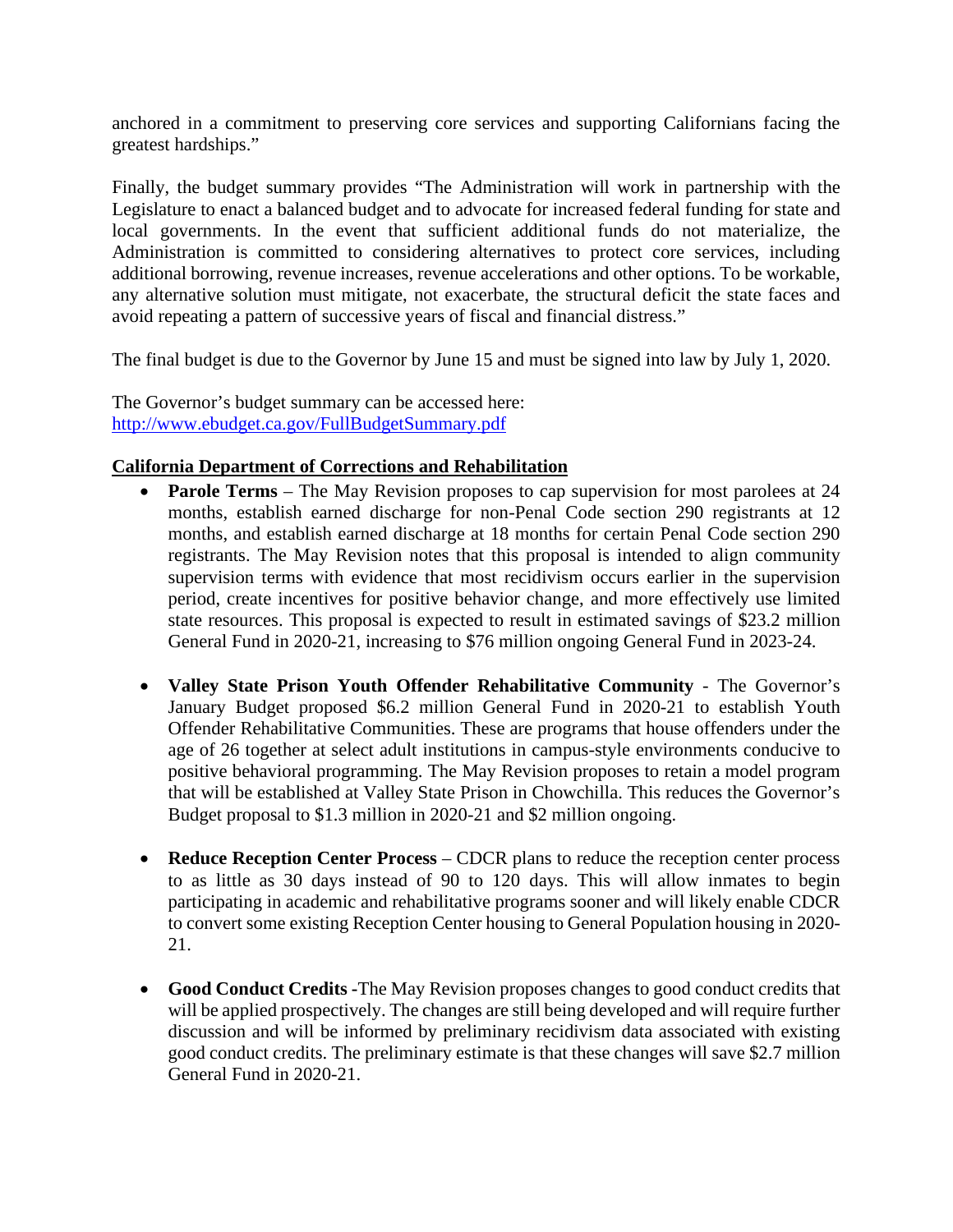#### • **Additional changes proposed to achieve efficiencies and reduce costs:**

- o *Eliminate Parole Outpatient Clinics*—Services provided in the Parole Outpatient Clinics can otherwise be accessed through Medi-Cal or other insurance. The May Revision proposes to no longer fund Parole Outpatient Clinics to eliminate redundancy in services and utilize services where the state receives financial participation from the federal government through Medi-Cal. This proposal retains Parole Outpatient Clinic psychiatrists to continue meeting emergency medication needs for parolees with mental illness. This proposal is expected to result in estimated savings of \$9.1 million General Fund in 2020-21, and \$17.6 million ongoing General Fund.
- o *Remote Court Appearance*—CDCR will pursue efforts to increase video capabilities to enable remote court appearances by inmates and staff. This will result in efficiencies associated with transportation of inmates from their assigned prison to a prison closer to the court, and daily transportation of inmates to court. This will also reduce inmate absences from rehabilitation and work assignments.
- o *Consolidate Fire Camps -* The May Revision assumes the closure of eight camps, that will be selected in coordination with the California Department of Forestry and Fire Protection (CAL FIRE). The locations selected will take into consideration proximity to other fire camps in an effort to minimize impacts to communities that rely on the services provided by inmate fire crews. CDCR's savings are estimated to be \$7.4 million General Fund in 2020-21 and \$14.7 million ongoing.
- o *Draw Down Federal Funds for Health Care for Community Reentry Programs* CDCR is implementing operational changes at its reentry facilities to adhere to federal CMS guidelines on Medicaid benefits in a manner that ensures public safety, thereby allowing the state to draw down federal funding for residents' health care and saving \$4.2 million General Fund in 2020-21 and \$8.5 million ongoing.
- o *Eliminate the Integrated Services for Mentally Ill Parolee Program*—The Integrated Services for Mentally Ill Parolee Program provides wraparound services, including some transitional housing for approximately 1,500 of 18,000 mentally ill parolees. The May Revision proposes to eliminate the program and instead adjust policies to connect these individuals with community resources and provide better continuity of care long-term.

### **Public Safety Items of Note**

• **Realign Division of Juvenile Justice –** The May Revision proposes to transfer the responsibility for managing all youthful offenders to local jurisdictions and direct a portion of the state savings to all county probation departments. The May Revision proposes to stop intake of new juvenile offenders effective January 1, 2021 and begin the closure of all three state juvenile facilities and the fire camp through the attrition of the current population. Offenders over the age of 18 that will eventually be transferred to an adult institution will be prioritized for placement in the Youth Offender Rehabilitative Community established at Valley State Prison.

In recognition that some youth currently housed in state juvenile facilities have sex behavior treatment or mental health treatment needs, the May Revision includes \$2.4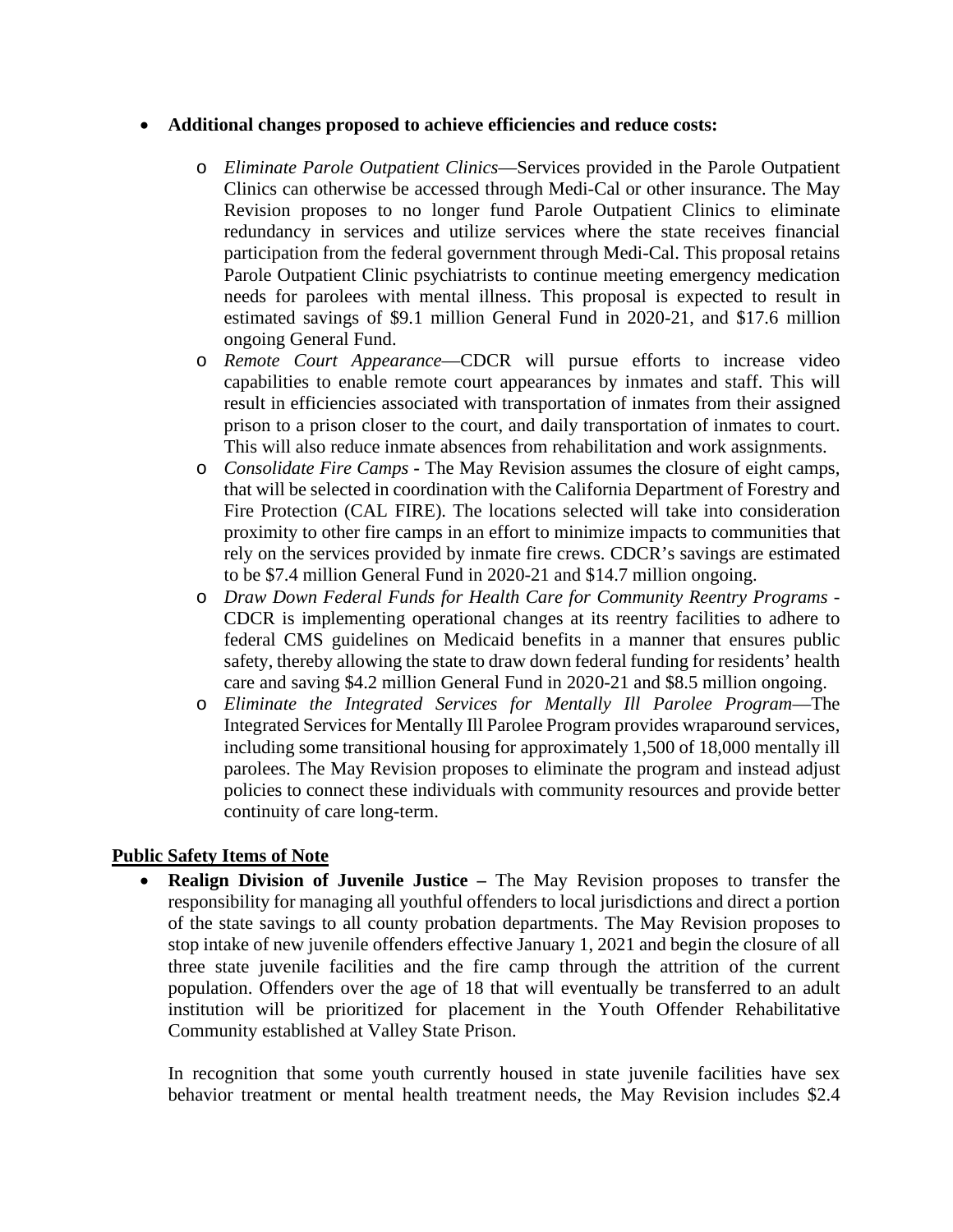million General Fund in 2020-21, increasing to \$9.6 million ongoing, to be awarded as competitive grants by the Board of State and Community Corrections. Grants will be awarded to county probation departments that will serve as hubs to meet the specific treatment needs of youth throughout the juvenile justice system.

- **SB 678** The May Revision provides \$112.7 million General Fund in 2020-21 for SB 678.
- **STC** The May Revision includes \$20.9 million for STC.
- **POST -** The May Revision maintains last year's increase of \$14.9 million to POST to restore peace officer training funding to historic levels. Additionally, the budget continues the additional \$20 million to fund de-escalation, use of force, and mental health crisis training.

To meet the short-term needs of local law enforcement training due to the COVID-19 pandemic and the potential long-term impact of reduced state and local budgets, POST will leverage existing funding provided in the 2018 Budget Act to provide for the strategic development and implementation of a framework to support distance learning opportunities for all California law enforcement agencies. Specifically, the May Revision proposes to use \$10 million previously appropriated to: (1) create a Distance Learning Grant Program, (2) increase the functionality of POST's Learning Portal, and (3) upgrade previously produced and developed distance learning courses and videos.

To reduce costs, the May Revision also proposes to revert \$16.5 million in unspent funding appropriated in prior budgets.

- **PRCS** The May Revision includes \$12.9 million General Fund for county probation departments to supervise the temporary increase in the average daily population of offenders on Post Release Community Supervision (PRCS) as a result of the implementation of Proposition 57.
- **2011 Realignment** The programs for 2011 Realignment are funded through two sources: state sales tax and Vehicle License Fees. These fund sources are projected to decline by 13% from 2018-19 to 2019-20 and grow slightly in 2020-21. This decline is significant and the first time since 2011 Realignment there has been a significant decline in realigned revenues to support the programs funded by realignment.

### **Judicial Branch**

- **Court Operations** In an effort to help the trial courts address the backlog of cases and resume normal operations, the May Revision includes \$50 million one-time General Fund in 2020-21. The May Revision also includes \$25 million ongoing General Fund for modernizing court operations with the goal of achieving efficiencies and increasing access to court services online.
- **Online Adjudication of Infractions and Expansion of Ability to Pay -**The May Revision maintains funding included in the Governor's Budget to expand the ability to pay program